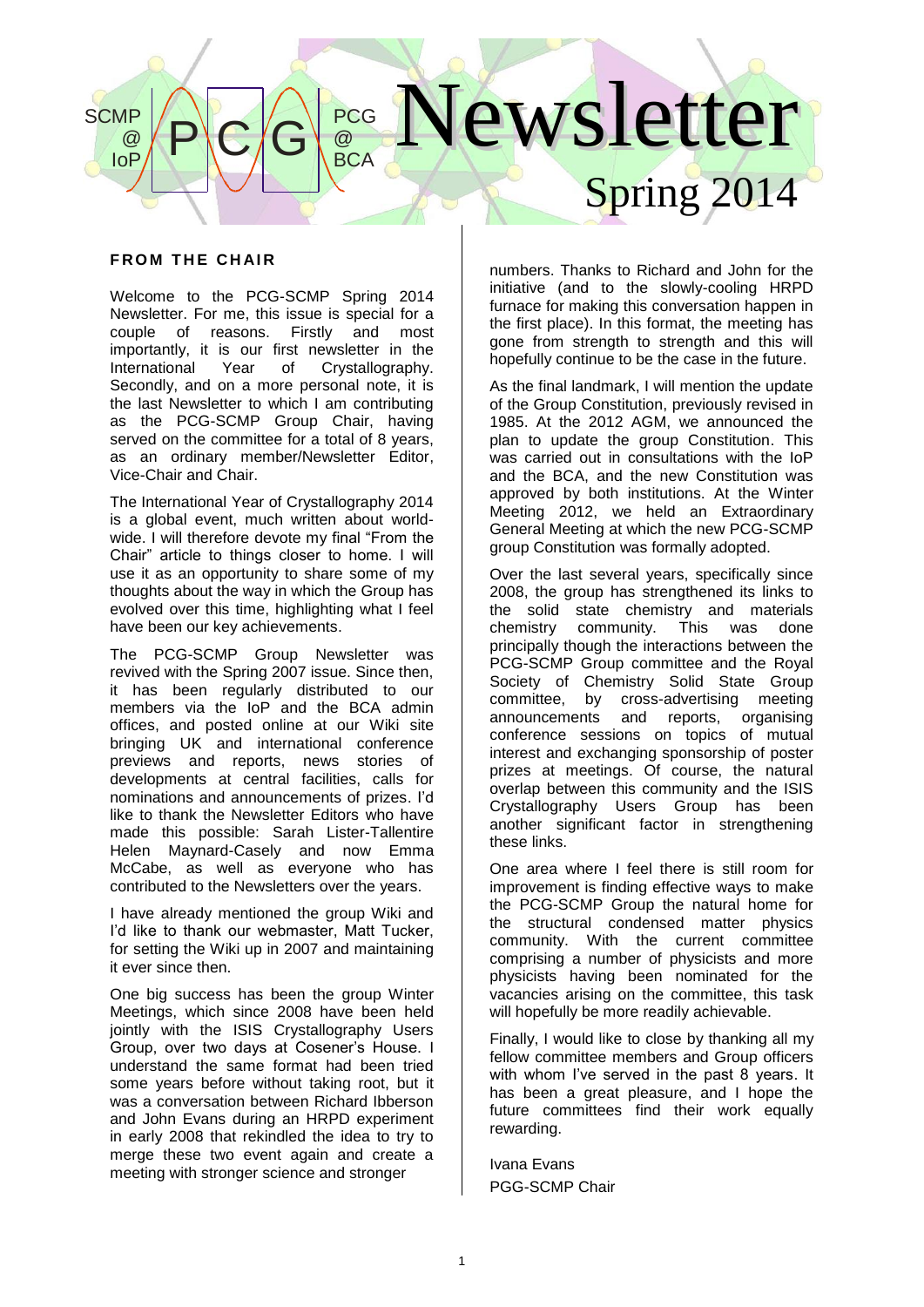### **AN N O U N C E M E N T S**

#### **Vacancies on the PCG-SCMP committee**

#### **Call for Nominations**

Three are two vacancies arising on the PCG-SCMP committee, one for Chair and one for an ordinary member. Nominations for these positions are invited and should be sent to the current Secretary Paul Saines [\(paul.saines@chem.ox.ac.uk\)](mailto:paul.saines@chem.ox.ac.uk).

Nominations should include the name of the proposer, the name of the seconder and the nomination acceptance by the nominee, confirming his/her willingness to contribute to the Committee efforts by actively participating in BCA and PCG-SCMP meetings, meeting organisation and our educational activities. Informal enquiries about the Committee members' roles should be directed to the current Chair, Ivana Evans [\(Ivana.radosavljevic@durham.ac.uk\)](mailto:Ivana.radosavljevic@durham.ac.uk).

Elections for these positions will be held at the Annual General Meeting of the PCG-SCMP, which will be held during the BCA Spring Meeting at University of Loughborough, 7-10<sup>th</sup> April 2014.

### **PCG-SCMP Bursaries**

Student bursary applications are welcome from the IoP members affiliated to the PCG-SCMP group. Bursaries are intended to help research students to attend meetings, conferences and training schools relevant to PCG-SCMP areas of interest. Students may apply for up to a total amount of £250 during the course of their PhD.

Applications can be submitted to the IoP throughout the year, but will be considered by the Group Committee on a quarterly basis (and therefore should reach the IoP by 1<sup>st</sup> March, 1<sup>st</sup> June, 1<sup>st</sup> September and 1<sup>st</sup> December).

Successful bursary applicants are expected to produce a short written report on the meeting, which may be published in this Newsletter (see section Recent Events in this issue), in Crystallography News or on the PCG-SCMP website (www.pcg-scmp.org).

For further information please contact the PCG-SCMP Secretary Paul Saines [\(paul.saines@chem.ox.ac.uk\)](mailto:paul.saines@chem.ox.ac.uk) or visit the relevant Institute of Physics web page [\(http://www.iop.org/about/grants/research\\_stud](http://www.iop.org/about/grants/research_student) [ent/](http://www.iop.org/about/grants/research_student)page\_38808.html).

# **FUTURE EVENTS Meeting calendar**

- BCA Spring meeting,  $7-10^{th}$  April, The University of Loughborough, UK, [http://crystallography.org.uk/spring](http://crystallography.org.uk/spring-meeting-2014/)[meeting-2014/](http://crystallography.org.uk/spring-meeting-2014/)
- IOP's "Magnetism 2014", 7-8<sup>th</sup> April, The University of Manchester, UK, [www.magnetism2014.og](http://www.magnetism2014.og/)
- UK neutron and muon user meeting,  $10^{th}$ -11<sup>th</sup> April, Warwick University, UK, [http://wwwisis2.isis.rl.ac.uk/useroffice/NMU](http://wwwisis2.isis.rl.ac.uk/useroffice/NMUM2014/Register.asp) [M2014/Register.asp](http://wwwisis2.isis.rl.ac.uk/useroffice/NMUM2014/Register.asp)
- RSC Solid State Group Easter Meeting 2014: Solid state chemistry and renewable energy, 14<sup>th</sup>-1th April, The Kavli Royal Society International Centre, UK, [http://ssg](http://ssg-eastermeeting.moonfruit.com/)[eastermeeting.moonfruit.com/](http://ssg-eastermeeting.moonfruit.com/)
- International summer school of crystallography 2014, 11-17<sup>th</sup> May, DESY, Hamburg, Germany, <http://conferences.cfel.de/issc14/>
- EPDIC 14 (The European powder diffraction conference), 15-18<sup>th</sup> June, Aarhus University, Denmark, <http://epdic14.au.dk/>
- EURODIM 2014 (12th Europhysical Conference on Defects in Insulating Materials), 13-19<sup>th</sup> July, University of Kent, [http://www.kent.ac.uk/physical](http://www.kent.ac.uk/physical-sciences/eurodim/index.html)[sciences/eurodim/index.html](http://www.kent.ac.uk/physical-sciences/eurodim/index.html)
- IUCr-UNESCO OpenFactory training on theoretical and practical training on X-ray diffraction, 10<sup>th</sup>-19<sup>th</sup> September 2014, Darmstadt, Germany (Stoë) and Grenoble, France (ESRF),

<http://www.iycr2014.org/openfactory>

# **BCA Spring meeting, 7-10th April 2014, University of Loughborough**



The BCA Spring Meeting 2014 has the theme "Crystallography@100: Looking to the future, learning from the past". The conference begins with the Young Crystallographers' Meeting on Monday  $7<sup>th</sup>$  April, with the main meeting following the successful format of recent years,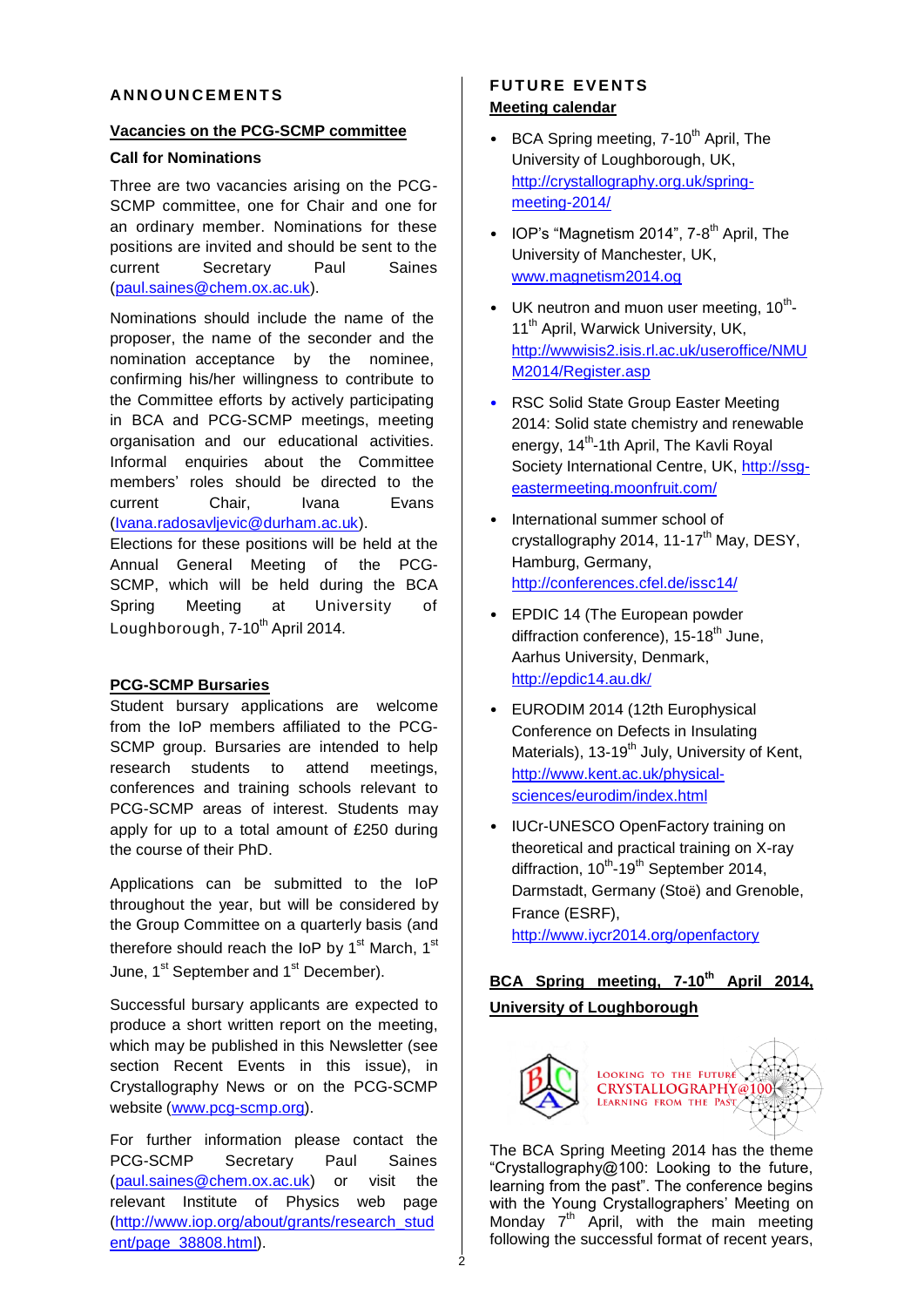running from late morning on Tuesday 8<sup>th</sup> April until 1:30pm on Thursday 10<sup>th</sup> April.

The PCG-SCMP plenary lecture, entitled "Extreme crystallography in a flash" will be given by Malcolm McMahon (University of Edinburgh) on Tuesday  $8<sup>th</sup>$  April.

Parallel sessions and invited talks likely to be of particular interest to the PCG-SCMP community include:

### **Non-ambient diffraction (Tuesday 8th April)**

- Bill David (ISIS, University of Oxford), *In operando diffraction studies of reversible hydrogen storage materials*
- Stephen Hull (ISIS), *In situ studies of batteries and fuel cell materials*
- Andrzej Katrusiak (Adam Mickiewicz University, Poland), *Pressure-induced changes in the heirarchy of intermolecular interations*
- Simon Parsons (University of Edinburgh), *Elucidating structure-property relationships with high pressure crystallography*

#### **Magnetic structure determination (Wednesday 9th April)**

- Andrew Wills (UCL), *Magnetic structures: representations, space groups and other relatives*
- Paolo Radaelli (University of Oxford), *Can complex magnetic structures be used to store and retrieve information?*

#### **Complementary non-diffraction methods (Thursday 10th April)**

- Yaroslav Khimyak (University of East Anglia), *Probing intermolecular interactions and dynamics in porous host-guest systems using solid-state NMR*
- Joke Hadermann (University of Antwerp), *Mapping of chemical order in inorganic compounds*
- Martin Dove (Queen Mary University), *Reverse Monte Carlo method: coupling scattering data with computer simulation*

In addition to the parallel session, three plenary lectures and prize lectures, delegates will also be treated to the Lonsdale lecture given by Harry Chapman (DESY, Hamburg) on Tuesday  $8<sup>th</sup>$  April, and the Bragg lecture given by Judith Howard (Durham University) on Thursday 10<sup>th</sup> April.

The Solid State Group of the Royal Society of Chemistry have kindly agreed to sponsor a prize for the best poster in the field of solid state chemistry/physical crystallography presented at the BCA spring meeting.



**N E W S**

### **Prizes and awards**

# **IoP Physical Crystallography Prize 2014**

# **IOP** Institute of Physics **Structural Condensed Matter Group**

The winner of the 2014 Physical Crystallography Prize will be announced at the BCA Spring Meeting in Loughborough. The prize lecture will be delivered on Wednesday 9<sup>th</sup> April.

### **R E C E N T E V E N T S**

#### **PCG-SCMP winter meeting, 11 – 12th November 2013, The Cosener's House, Abingdon**

From the point of view of a first-timer with few preconceptions, this annual joint meeting between the ISIS crystallography user group and the PCG/SCMP was an exciting blend of information, ideas and inspiration. The unprecedentedly large turnout over the two days was evidence of the value of such a meeting to the various scientific communities present, as well as the breadth of expertise and quality of science on display. Of course, it would not have been possible without generous support from ISIS and the effort of the organising committee, so hearty thanks must go to them.

The afternoon session began with a trio of talks by early career researchers. Steven Pramana (Imperial College) was first up, talking about the structure of apatite, including a discussion of oxygen conduction pathways. Tom Bennet (University of Cambridge) followed, engaging us with amorphous MOFs and how they might be used as 'intelligent safes'. Next came Craig Hiley (University of Warwick) with an interesting look at magnetic ruthenium oxides.

The session concluded with a foray into the heartlands of physical crystallography, with Phil Lightfoot (University of St Andrews) talking about multiferroic perovskites. Subtleties of diffraction pattern fitting, tilt systems and phase transitions were all covered, and we even received a comparison of 'Perovski's cube' with 'Rubik's triclinic pseudocube'! All in all, a most entertaining and informative session which paved the way for an excellent poster session and dinner.

The second day began with Jeppe Christensen outlining recent progress in time resolved structural science at the Dynamic Structural Sciences consortium in Harwell, and was a real eye-opener into the challenges of experiment design at a major facility. Four short presentations by young scientists then followed on diverse topics covering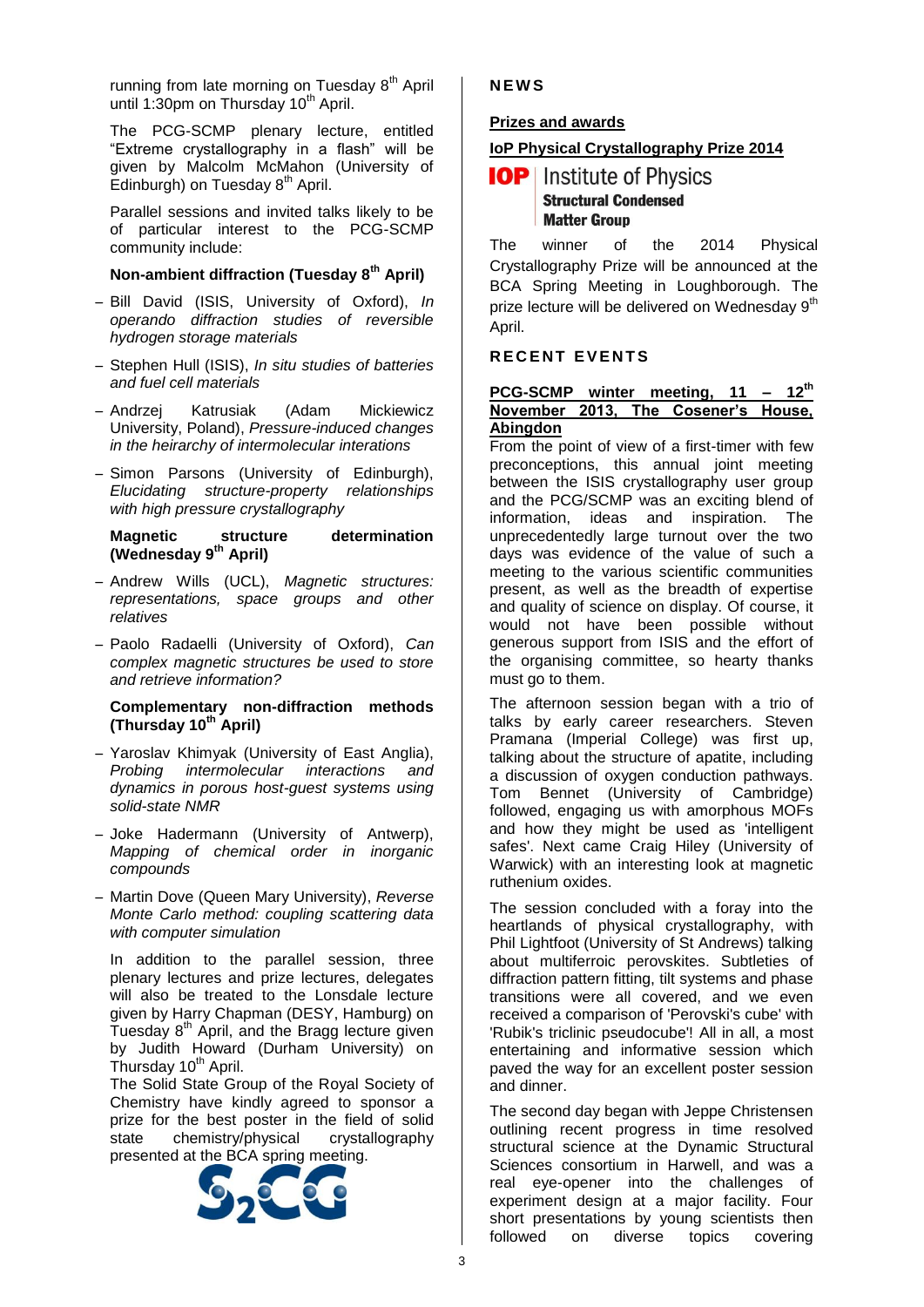polymorphism, diffuse scattering and orderdisorder transitions, illustrating a delightful mixture of different experimental methods and theory. After more fruitful discussions and a coffee break, the 2013 PANalytical Thesis Prize winner, Mark Senn, gave a thoughtfullyconstructed talk on his work on multiferroic materials, giving every indication that he will thrive in his new position on the Materials and Magnetism Beamline I16 at Diamond. In the last talk of the meeting, Donna Arnold graciously stepped up at late notice to describe her interesting work on relaxor effects in tetragonal tungsten bronzes. Before that, a change in direction towards metallurgy came with Howard Stone, who brought the harsh realities of crystal- and microstructure control in jet turbine blades to light: perhaps now the difficult choice of in-flight entertainment won't be the only thought on our minds when we board a trans-Atlantic aeroplane. Overall, with so many opportunities to foster ideas, friendships and collaborations, the meeting was a resounding success for new students and old-timers alike.

Hamish Yeung, Callum Young

11<sup>th</sup> and 12 of November saw the return of the ISIS crystallography user group meeting, held in conjunction with the BCA's PCG and IoP's SCMP (few letters of the alphabet went unused) group winter meeting at Cosener's House, Abingdon. The event began with a state of the union address from ISIS director Professor Robert McGreevy, followed by updates on instrumentation and capabilities at ISIS.

Topics up for discussion in the afternoon included solid oxide fuel cells, and metalorganic frameworks, with the final talk from Professor Phil Lightfoot (St. Andrews) about unusual structural behaviour in multiferroic perovskites. Dinner was preceded by a busy poster with over 20 entries.

The first session on the  $12<sup>th</sup>$  was well attended despite the early hour, with delegates apparently well caffeinated. A personal highlight of this session was "Explosives at extreme conditions" (Mr Paul Coster – Edinburgh) detailing some of the many difficulties in procurement and production of reliable explosives. The talk did not cover how to stay off NSA watchlists.

After a short tea break, 2013 PANalytical thesis prize winner Dr Mark Senn (Edinburgh) asked: how much can we learn about a materials multiferroic mechanism from its crystal structure? The final talk of the day was – in a change to the schedule – by Dr Donna Arnold (Kent) where she discussed the advances in her work on tetragonal tungsten bronzes.

The 2012 meeting was the first meeting I attended as a PhD student. I found it a fantastic introduction to ISIS and the crystallography community. 2013's meeting with an increased focus on early career researchers gave me an idea of my place in this community. I am very much looking forward to the 2014 meeting and the revelations that it will bring.

Helen Duncan (Queen Mary, University of London)

#### **The Solid State Group (of the Royal Society of Chemistry) Christmas Meeting, 18 – 19th December, University of Bath**

On 18<sup>th</sup>-19<sup>th</sup> December 2013, members of the solid state chemistry community from all over the UK and beyond gathered at the University of Bath for the 33<sup>rd</sup> RSC Solid State Chemistry Group Christmas Meeting. The meeting was opened with the John Goodenough Prize winning lecture by Anthony West of University of Sheffield, who spoke about unusual oxygen oxidation states in defect materials. The two further plenary lectures were given by Christian Masquelier of Picardie, who gave us an insight into his investigations into the use of phosphates as positive electrodes in Li ion batteries, using a variety of experimental techniques, and Graeme Watson of Trinity College Dublin explained his work on modelling ionic conduction in doped ceria. As ever, the highlight of the meeting was the range of talks by PhD students and young researchers covering both computational and experimental work in fields as diverse as magnetism, containment and nanoparticles. A particular mention should be made of Ruth Downie of Heriot Watt University who spoke excellently about the control of thermoelectric properties of half-Heusler phases. The evening of the first day kicked off with a very lively poster session, with around fifty presenters (and conversations well lubricated with plenty of beer and wine), before we were bussed to the Hilton hotel for a Christmas dinner. In a break from recent tradition, the second day of the meeting was started off with three excellent invited talks by newly established researchers spanning the topics of photocatalysis, multiferroicity and magnetic structure. All in all it was a lively and diverse meeting, and I am sure that we are all looking forward to meeting again in Glasgow in December 2014.

# Fiona Coomer (ISIS)

The 33<sup>rd</sup> RSC Solid State Chemistry Group  $(S<sub>2</sub>CG)$  annual Christmas meeting was held at the University of Bath from  $18^{th}$  – 19<sup>th</sup> December 2013. The conference commenced with an excellent plenary talk given by Professor Anthony West, recent winner of the RSC John Goodenough Prize. Our view that oxygen in oxides is always present as  $O^2$  was